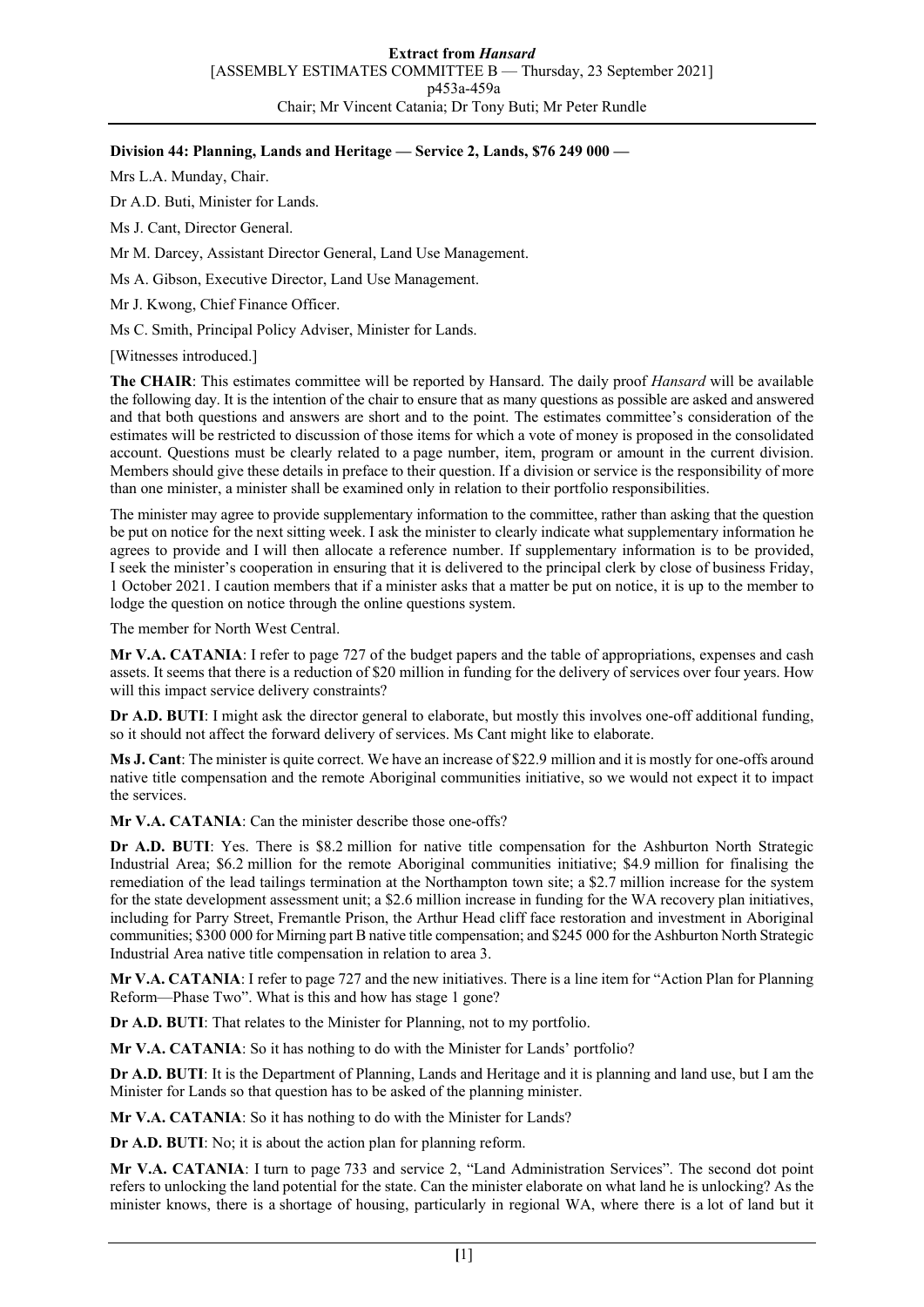simply has not been unlocked because of various issues, whether it be services or native title negotiations. I will give the minister one example in my electorate. In Exmouth, there is plenty of land, but the minister's department does not seem to be allowing the land to be subdivided and therefore sold off for building. What land is the minister looking to unlock around the state, particularly in regional WA, and does he have a list of those parcels of land, given that we have a massive housing shortage in this state?

**Dr A.D. BUTI**: If the member had been here during the division on DevelopmentWA, he would know that we spent a considerable amount of time talking about unlocking land or making land available in the regions. That is being done through the Regional Land Booster program, with \$166.3 million plus \$4 million per annum in regional development—I am not sure of the title of it. A considerable amount of money has been put forward and DevelopmentWA is working on making land available. Often it is not land availability that is the issue; the cost of construction has become more of an issue in recent times. Considerable work has been done and lots are being released all the time.

**Mr V.A. CATANIA**: Lots are being released all the time! Can the minister show me where in WA those lots are being released?

**Dr A.D. BUTI**: I do not have the file in front of me now, but if the member reads the transcript of the previous session, he will see that I went through the regions where the lots are available as a result of the Regional Land Booster scheme. It is already available. I mentioned it during the division on DevelopmentWA.

[3.20 pm]

**Mr V.A. CATANIA**: That may be the case, but I was not part of that division.

**Dr A.D. BUTI**: I do not have it in front of me. I said it during a previous division. The member can put it on notice or read *Hansard* tomorrow and he will find it.

**Mr V.A. CATANIA**: I refer to the third dot point under "Land Administration Services", which says —

managing the risk of Crown land, including managed and unmanaged Crown land;

Can the minister elaborate what the risk is to the government?

**Dr A.D. BUTI**: I might ask Mr Darcey if he can possibly answer.

**Mr M. Darcey**: It is primarily related to bushfire risk mitigation. We work with the Department of Fire and Emergency Services and the Department of Biodiversity, Conservation and Attractions to manage the bushfire risk on the crown land estate. There is royalties for regions money for that purpose.

**Mr V.A. CATANIA**: How much has been allocated to managing risk on crown land?

**Mr M. Darcey**: There is \$15 million for the bushfire management program over the forward estimates.

**Mr V.A. CATANIA**: There is \$15 million over four years to manage the risk on crown land throughout the whole state; is that correct?

**Mr M. Darcey**: That is correct; through that program.

**Mr P.J. RUNDLE**: I refer to the second last line item on page 727, "Coastal Erosion Hotspots (CoastWA)".

**Dr A.D. BUTI**: That is for the Minister for Transport or the Minister for Planning.

**Mr P.J. RUNDLE**: That is for the Minister for Transport rather than the Minister for Lands.

I will move to a new question. I refer to the Fremantle Prison master plan.

**Dr A.D. BUTI**: That is for the Minister for Heritage.

**Mr P.J. RUNDLE**: This is division 44, Planning, Lands and Heritage.

**Dr A.D. BUTI**: As was mentioned earlier this morning, when sections go across different ministers, members have to ask the minister in the chair questions that are relevant to that minister. I am sure that the member is a reasonable man and does not expect me to answer questions that go into the portfolio of another minister. That is a heritage question for the Minister for Heritage.

**Mr V.A. CATANIA**: I refer to the fourth dot point on page 733, "delivering primary land tenure for strategic infrastructure projects". What primary land around the state needs to be delivered for strategic infrastructure projects?

**Dr A.D. BUTI**: That refers to providing a legislative framework to ensure that we can provide land tenure that will assist in the development of strategic projects. We are not talking about the identification of that land; we are talking about the legal structure. Work is being done on amendments to the Land Administration Act, which will provide a system that will help with the land tenure for strategic infrastructure projects.

**Mr V.A. CATANIA**: When will those amendments be introduced—this year, next year or future years?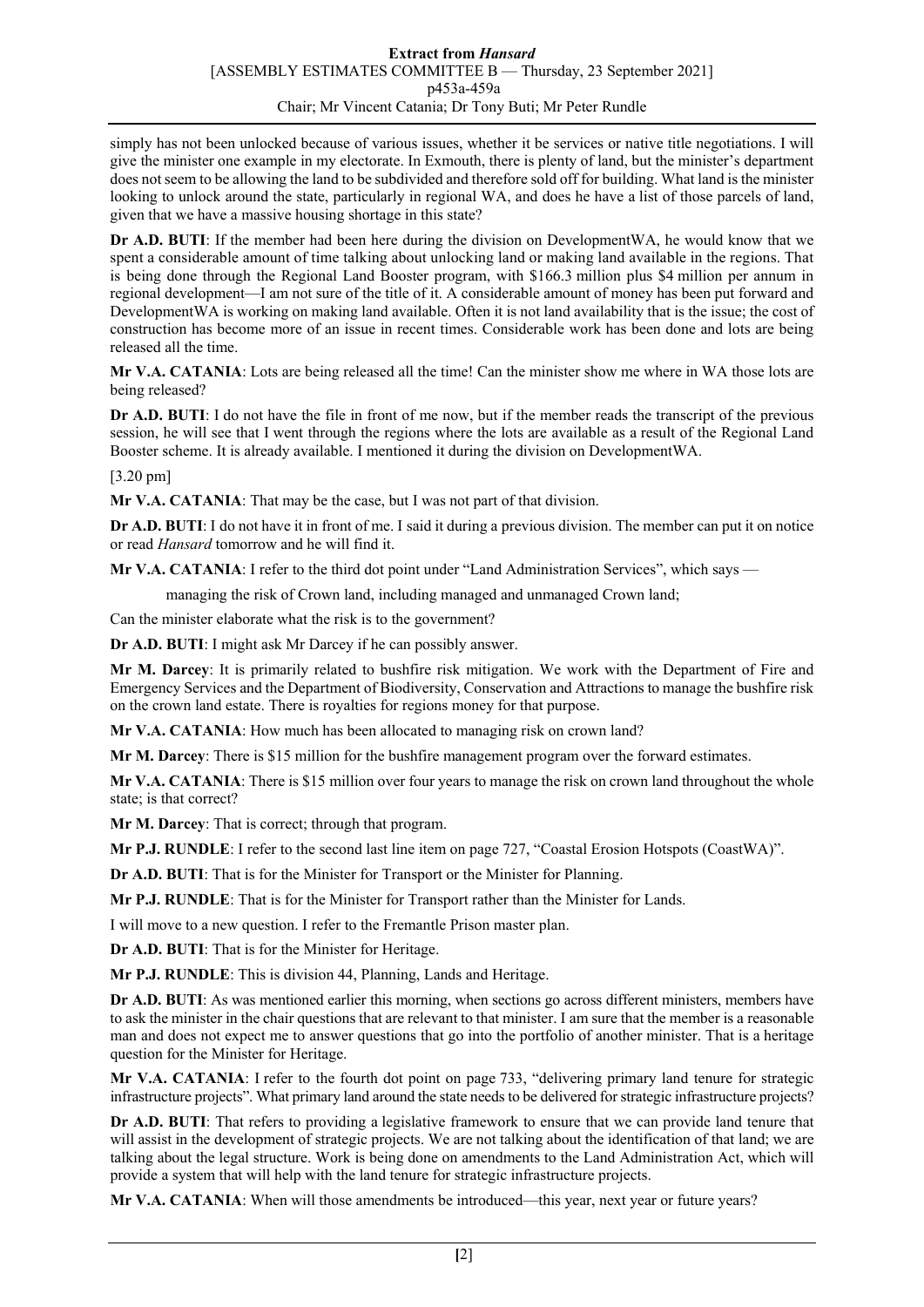**Dr A.D. BUTI:** Obviously, it is a very comprehensive set of amendments. I know the member is very keen on consultation—we want to make sure that proper consultation takes place before they are introduced into Parliament.

**Mr V.A. CATANIA**: Have those amendments been drafted?

**Dr A.D. BUTI:** I will not discuss what might be going through a cabinet process.

**Mr V.A. CATANIA**: Are we likely to see those amendments in this term of government?

**Dr A.D. BUTI**: Yes.

**Mr P.J. RUNDLE**: I refer to carbon farming on crown land, at paragraph 8, second from the top, on page 729. What support is the department providing for this initiative?

**Dr A.D. BUTI**: I defer that to Mr Darcey.

**Mr M. Darcey**: The department has been working across all agencies to develop some policy principles around carbon farming. The carbon farming issue is focused particularly on human-induced regeneration at the moment. That requires eligible interest holder consent from the Minister for Lands. There is a whole suite of policy parameters around that. Part of it is that the land has to be put aside for a minimum of 25 years. It is primarily on pastoral land, so it is really a policy piece of work.

**Mr P.J. RUNDLE**: How many sites have been chosen for carbon farming use?

**Dr A.D. BUTI**: At the moment, 74 projects have been registered with the emissions reduction fund and 53 proponents thus far have been contracted to deliver 11.4 million tonnes of abatement.

**Mr P.J. RUNDLE**: How much income is the minister projecting for the government to generate through these sites?

**Dr A.D. BUTI**: None; that is not the purpose of it.

**Mr P.J. RUNDLE**: Is the government not engaged in the carbon credit arrangement as part of this?

**Dr A.D. BUTI**: We are setting up the legislative and policy framework.

**Mr P.J. RUNDLE**: What companies are engaged with the carbon farming initiatives and what are the time frames of the agreements? Are they 25, 50 or 100–year agreements?

**Dr A.D. BUTI**: They are individual agreements with pastoralists and so forth. I do not have that information.

**Mr P.J. RUNDLE**: Is the minister happy to provide that information through supplementary information?

**Dr A.D. BUTI**: It is private information; we do not have it.

**Mr V.A. CATANIA**: I refer to the fifth dot point under "Land Administration Services" on page 733, which says —

ensuring that in the case of land subject to Native Title rights and interests, security of land tenure is provided by dealing with Native Title appropriately depending on the use and type of tenure proposed;

Can the minister explain that? I give an example of a business in Exmouth that wants to purchase land next door to enable it to expand, but it is subject to native title. Can the minister explain what he means by "dealing with Native Title appropriately" and the costs associated with someone who wants to expand their business on land adjacent to their existing business?

Is a methodology used whereby the department says that if the land is worth \$1 million, the native title settlement is worth half a million dollars? Can the minister explain that process?

[3.30 pm]

**Dr A.D. BUTI**: I will make some general comments first before I ask Mr Darcey to elaborate. Native title is a very important issue that has been hard fought over a long period of time by traditional owners. When governments or individuals deal with native title owners, their rights have to be respected. A legislative framework emanates from the Native Title Act that a conservative Liberal–National government in Western Australia tried to abolish. It lost 7–nil in the High Court of Australia when it tried to abrogate native title rights in Western Australia. We respect native title rights. I will hand over to Mr Darcey.

**Mr M. Darcey**: I am not sure whether it is determined as exclusive possession or not, but irrespective of that, we would encourage the proponents wanting to deal on that land to set up an Indigenous land use agreement with the native title parties. The state is resisting compulsory acquisition of native title rights now, so the way forward is for the land to be taken by agreement between the native title party and the person who wants to access the land.

**Mr V.A. CATANIA**: In the example of a business that wants to expand onto a piece of land that is owned by the state, that business has to pay the Department of Lands for that land. Can the minister explain the methodology for that process in terms of a native title settlement? I am not saying that there should not be native title settlements.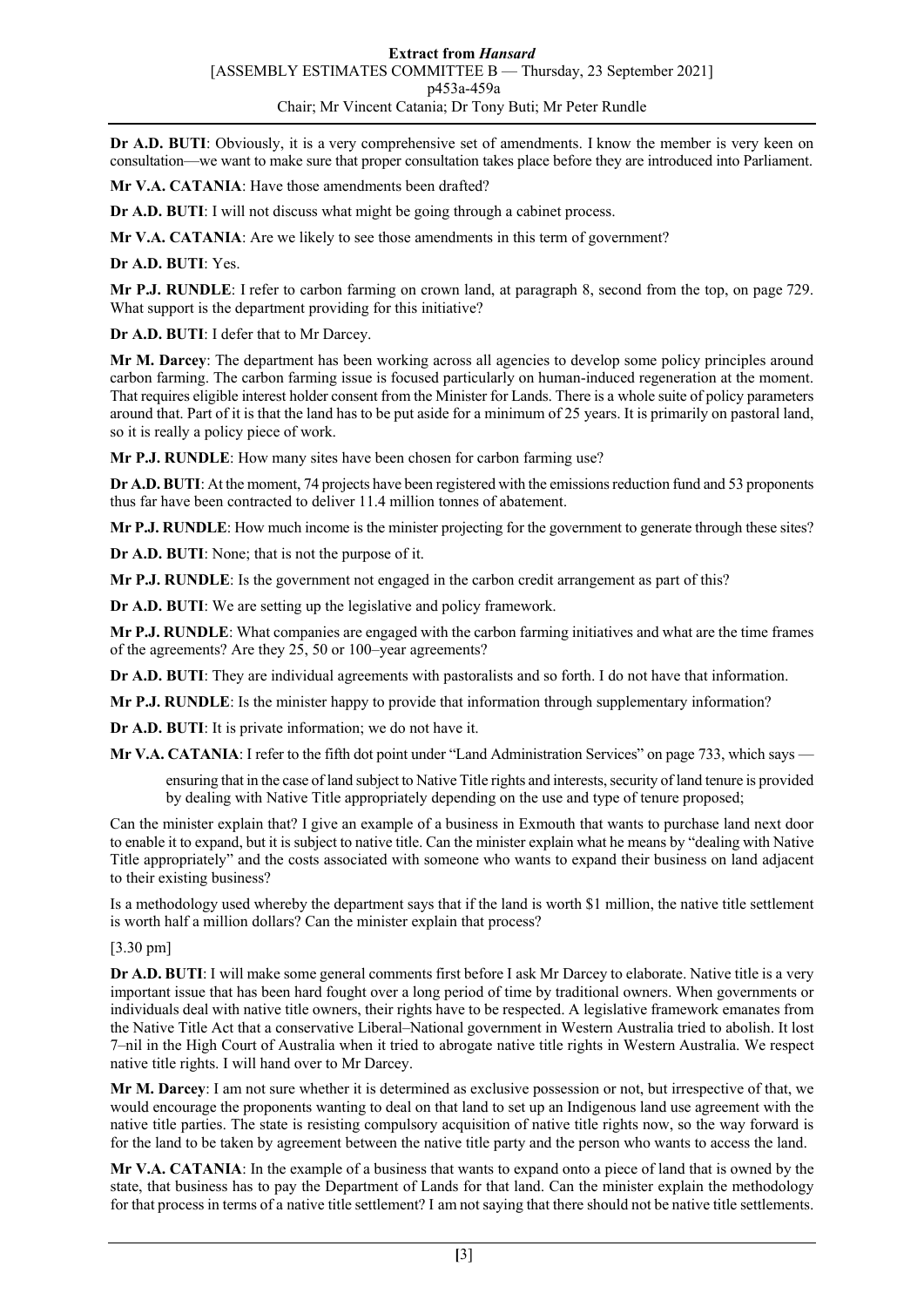How is that settlement figure arrived at? My understanding is that if the land is worth, for example, \$1 million, the advice is that the business pays half of that cost to the native title holder. Is that correct, or is the business told, for example, that the land is worth X, so therefore the settlement should be half or three-quarters that amount, or a matching amount of \$1 million each for the state and the native title group? Can the minister explain that process?

**Dr A.D. BUTI**: These agreements are determined between the traditional owners and the business.

**Mr V.A. CATANIA**: My understanding is that advice is given by the minister's department to the person or business that wants to purchase the property on how they can proceed to purchase the land off the government. A figure is generated and given to the purchaser so that they have an understanding of how much it will cost them to purchase the land and also pay out the native title holders.

**Dr A.D. BUTI**: My understanding is that the member is not correct. The advice that I have been given is that the actual monetary compensation value is not given out by the department. In any case, if someone wants to expand onto unallocated crown land, they have to reach an agreement with the prescribed body corporate on what they want, irrespective of the purchase price.

**Mr V.A. CATANIA**: I want some clarity on this. This is often a major problem in regional Western Australia. It inhibits the growth of any regional town. I am not against native title—do not get me wrong—but when the cost of building in the regions is in the order of 40 to 50 per cent higher than in Perth and the banks make it difficult to get a loan, because the evidence is not often there in the regions, trying to acquire land owned by the state will often end up costing double what it would normally cost in Perth because of the native title settlement requirements, and, therefore, the project does not go ahead. Is there a way in which the government can set some parameters for the settlement in terms of a percentage, rather than having a negotiated outcome, which then blows that potential development out of the water? That is the reality of what is happening in regional WA. If I want to purchase land that is subject to native title and owned by the state, can the minister explain the process involved? Does the department instruct the proponent to negotiate an Indigenous land use agreement before a negotiated price outcome is worked out with the state?

**Dr A.D. BUTI**: I think that, fundamentally, the member does not understand native title. I will make a couple of points. Firstly, if the state is to provide advice, it provides advice that an agreement must be reached that is beneficial to the traditional owners or the PBC. The government cannot say what the land value is because its value is different to different native title owners—it depends on the land and the significance of the land to that particular Indigenous group. When we say that an agreement must be reached to the benefit of traditional owners, that does not mean just a monetary benefit—it may include a partnership, jobs or enhanced cultural programs. The government does not have a formula to work out the monetary value of the land that would allow it to advise a private owner in negotiations with a PBC.

**Mr V.A. CATANIA**: Therein lies the problem. Regional development, which mean jobs, progress and growing regional communities, is not occurring because this process simply does not stack up financially. As I said, there are issues with the cost of building and with banks not lending, because the evidence is not there, or they require a 40 to 50-plus per cent deposit before a person can borrow money. When we add it all up, it just does not pay to invest \$1 million or \$20 million. This process is stifling growth in regional WA. Has the minister thought about a way to set parameters, to draw a line in the sand or to negotiate with realistic outcomes, whereby the government, instead of charging \$1 million for the land, charges half a million dollars and the native title settlement is half a million dollars? The government technically owns the land, but it does not own the land because it is subject to native title, so perhaps the state and the native title holder should be the ones to reach an agreement that enables that private development to occur.

**Dr A.D. BUTI**: I will note a few things in the member's expansive commentary on his question. Firstly, he mentioned that native title is a problem. Native title owners would not consider native title to be a problem; they see it as an opportunity in recognition of their long-held ownership of land. The previous Premier from a conservative Liberal–National government saw it as a problem and tried to wipe it out in Western Australia. It is part of a national scheme that is recognised by the High Court and embedded in native title legislation. Secondly, we are talking about native title rights; there is no line in the sand. Thirdly, the government does not charge for the use of the land. Fourthly, we provide a template in the form of an ILUA, but it is up to the proponents to negotiate.

## [3.40 pm]

**Mr V.A. CATANIA**: I am trying to say that yes, the government charges for the land if I want to purchase some. I have given the case in Exmouth as a classic example of a business wanting to expand. There has been a significant amount of money, but, of course, it does not stack up because of what the minister's department wants to charge for that piece of land plus negotiating native title, which also makes it financially undoable. At some point there needs to be that line in the sand so we get development and jobs. That could perhaps be by ensuring that the department negotiates with the native title holder that the land is worth a million dollars, and perhaps there is half a million dollars each, if the minister knows that I am trying to say.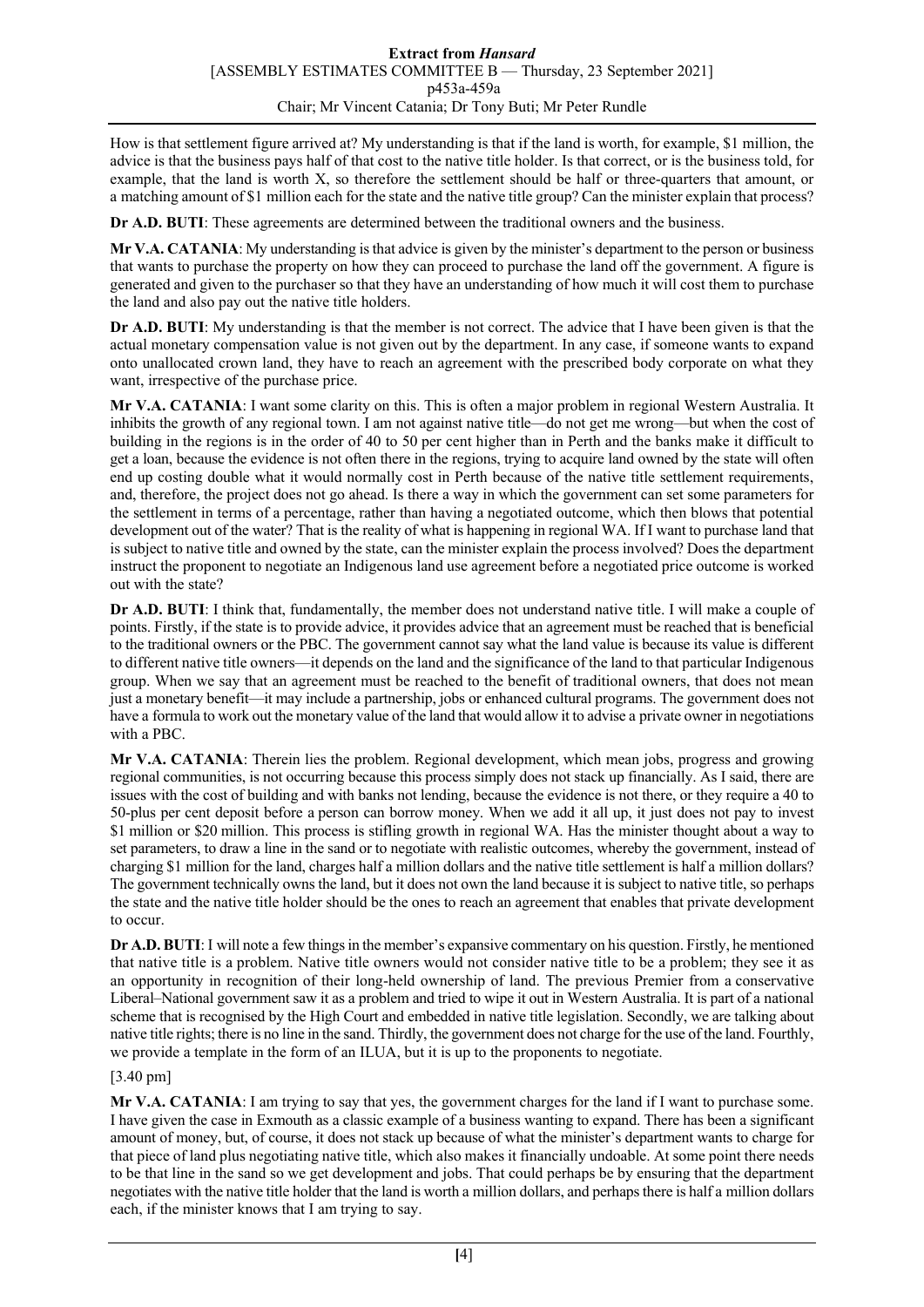**Dr A.D. BUTI**: I will stand corrected. We do charge for land. I repeat what I said: the member's solution is the abolition of native title.

**Mr V.A. CATANIA**: No, it is not.

**Dr A.D. BUTI**: We have native title. It is not up to the government to negotiate. It is up to the person who wants to use the land, which has native title rights over it, to negotiate with the traditional owners. That is what the system has been set up for. The member is asking the government to provide a monetary value for native title rights, which will vary according to the significance of the site for various people. As I said, we provide a template and it is up to the private owner to negotiate with the traditional owners on settlement, which may not just be a monetary issue, but an issue of jobs, partnership or so forth.

**Mr P.J. RUNDLE**: I refer to the second line item "Land Administration Services" in the service summary on page 730 of budget paper No 2, volume 1. The estimated actual for 2020–21 is \$66 million, and then the budget estimate for this year has gone to \$76 million. Can the minister explain the difference there? Why is that figure dropping by \$10 million next year, \$15 million the year after and then \$21 million the year after that?

**Dr A.D. BUTI**: That relates to carryovers.

**Mr P.J. RUNDLE**: Can the minister explain to me how those carryovers work?

**Dr A.D. BUTI**: Basically, between the 2020–21 budget and the estimated actuals, there has been a carryover in regards to, for instance, the Northampton lead tailings project, Wittenoom asbestos management area, Yamatji Indigenous land use agreement, south west native title settlement and the remote Aboriginal communities transformation program. They were delayed and then they were carried over.

**Mr P.J. RUNDLE**: Is any of that to do with administration of pastoral lease fees?

**Dr A.D. BUTI**: That is not related to that item.

**Mr V.A. CATANIA**: I refer to the sixth dot point under "Land Administration Services" on page 733 of the *Budget statements*, which states —

• administering the Government's Land Asset Sales Program, whereby surplus or underutilised Crown land assets are identified and prepared for sale. Sale of land enables the assets to be used for a higher and/or better use in a way that unlocks the full potential of the assets for the benefit of Western Australia ...

Can the minister provide a list of land asset sales, land surplus or underutilised crown land that the government is preparing for sale? I am happy to take that by way of supplementary information. It could be the first time the minister does it. He could give provide information about where that land is to be sold.

**Dr A.D. BUTI**: It is on the website, but if the member wants to put it on notice, I will give him the information.

**Mr V.A. CATANIA**: On the website is the detail of the government's land asset sales program? Is that correct?

**Dr A.D. BUTI**: Yes.

**Mr V.A. CATANIA**: Is surplus or underutilised crown land identified on the website as well?

**Dr A.D. BUTI**: Only the land that has been identified. That is the only land on the website, because it is the only land that has been identified.

**Mr V.A. CATANIA**: Is all the identified land the government is preparing to sell on the website? Is that right?

**Dr A.D. BUTI**: Yes.

**Mr V.A. CATANIA**: Has the government sold any of the land detailed on that website?

**Dr A.D. BUTI**: When we do sell it, it is not secret. Usually there is a press statement and it is on the website.

**Mr V.A. CATANIA**: Does the minister have a list of land that was sold in the last financial year, what has been sold to date and what its net worth is?

**Dr A.D. BUTI**: There is 472 South River Road, Carnarvon; Scarborough, Reserve Street; lot 5235 Twelve Mile Creek Road, Pippingarra; 41 South Terrace, Fremantle; 72 South River Road, Carnarvon; 21 Atkin Street, Jarrahdale; 11 Hickory Road, Quinns Rock; and lot 500 Wyatt Road, Bayswater.

**Mr V.A. CATANIA**: What is the value of the land sold?

**Dr A.D. BUTI**: That is not disclosed. It is sold at market value.

**Mr P.J. RUNDLE**: I have a further question about the property at 41 South Terrace.

**Dr A.D. BUTI**: Did the member buy it?

**Mr P.J. RUNDLE**: I did not, but I would love to know what it is.

**Dr A.D. BUTI**: I do not know what relevance it really has.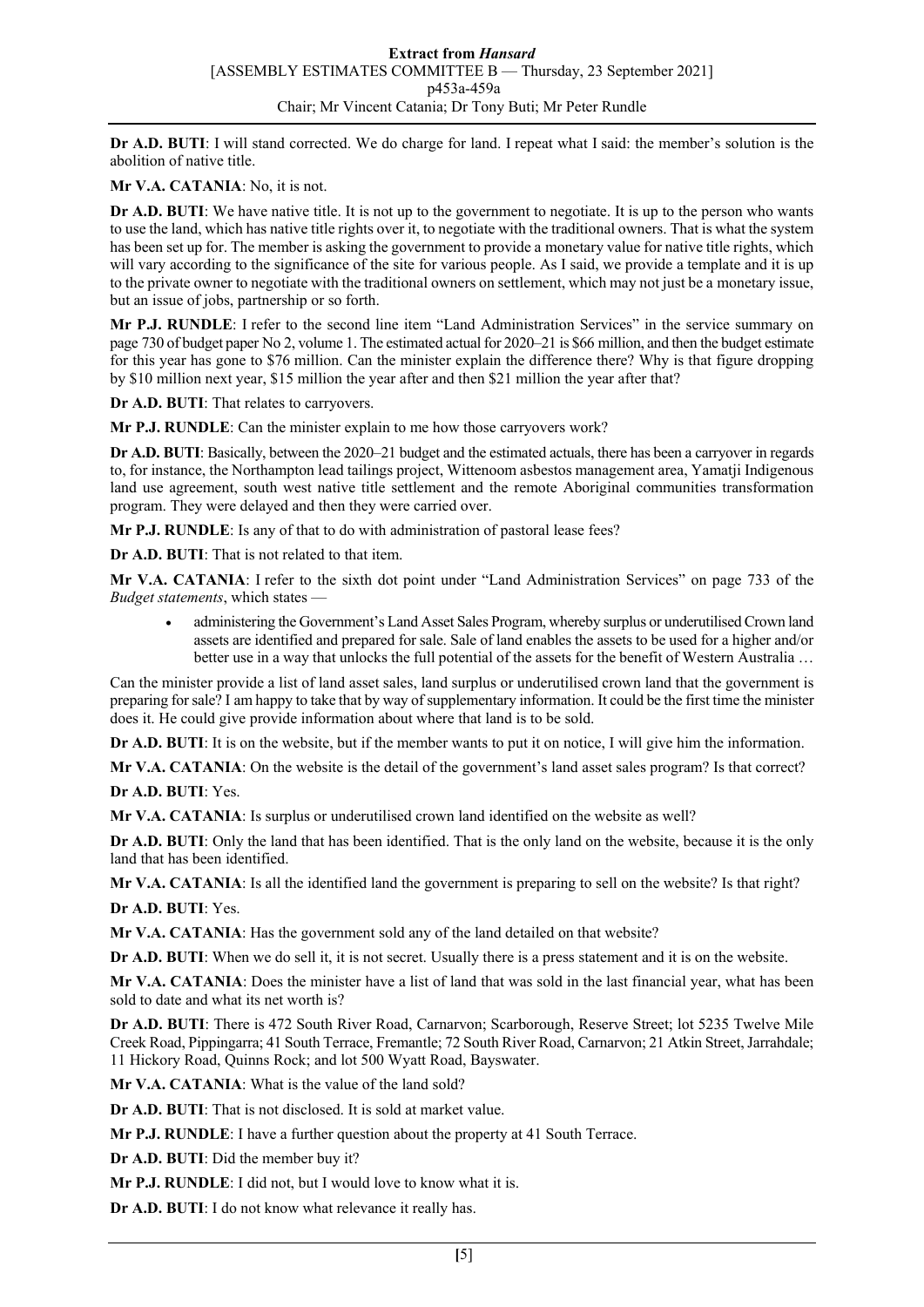**Mr V.A. CATANIA:** We want to see whether the minister sold it to his mates!

**Dr A.D. BUTI**: I do not have that information.

**Mr P.J. RUNDLE**: Does the minister have a value on that property at 41 South Terrace?

**Dr A.D. BUTI**: It sold for \$3 231 818.19.

**Mr P.J. RUNDLE**: That is not the South Fremantle power station by any chance?

**Dr A.D. BUTI**: Not 41 South Terrace, Fremantle. Gee, that would be cheap!

**Mr P.J. RUNDLE**: I refer to the third item on page 734 under "Explanation of Significant Movements". It says —

The increase in Employees between the 2020–21 Estimated Actual and the 2021–22 Budget Target is due to an increase in full-time equivalents to meet growing demand for land use management actions and to implement the South West Native Title Settlement.

Could the minister tell us how many FTEs that has increased by and what their roles are?

[3.50 pm]

**Dr A.D. BUTI**: There are 20.

**Mr P.J. RUNDLE**: What are the roles of those extra 20 employees pursuant to implementing the south west native title settlement?

**Dr A.D. BUTI**: I will ask Mr Darcey to answer.

**Mr M. Darcey**: Thank you, minister. There are 20 FTE for the backlog of land transactions. In addition to that, nine FTE are for the south west settlement land estate and four for the Yamatji Nation Indigenous land use agreement.

**Mr P.J. RUNDLE**: How is it progressing? Would the minister be able to put a time frame on that?

**Dr A.D. BUTI**: How is what progressing?

**Mr P.J. RUNDLE**: The implementation of the south west native title settlement. Where are we up to?

**Dr A.D. BUTI**: That is not my responsibility. I am not the Minister for Aboriginal Affairs. The member will have to ask the Minister for Aboriginal Affairs.

**Mr P.J. RUNDLE**: It is listed here that the department has put more FTEs on to implement the south west native title settlement.

**Dr A.D. BUTI**: The actual negotiation itself, though, comes under the purview of the Minister for Aboriginal Affairs.

**Mr P.J. RUNDLE**: How long does the minister foresee that the completion of the implementation of the south west native title plan will take?

**Dr A.D. BUTI**: Five years.

**Mr V.A. CATANIA**: I refer to the "Explanation of Significant Movements" at the top of page 734. Under "Notes", paragraph 1 states that the Wittenoom town site closure has expenditure of \$2.8 million. Can the minister explain in detail what that \$2.8 million is being used for? I know it is for the closure, but what is the detail of that \$2.8 million?

**Dr A.D. BUTI**: I will ask Mr Darcey to answer that.

**Mr M. Darcey**: Certainly, minister. That money is provided for the acquisition of the last of the properties owned in the town. That is what is left over. There was previously a larger budget. This money has been put aside for once the bill has passed and we can compulsorily acquire those properties and manage to pay compensation for those.

**Mr V.A. CATANIA**: How many properties out of that \$2.8 million has the government acquired?

**Mr M. Darcey**: I am sorry; I do not know the answer to that. There are still 14 to go. I do not know the answer of how many we have acquired to date.

**Dr A.D. BUTI**: If the member wants to put it on notice, we will provide it.

**Mr V.A. CATANIA**: I think it is worthy of a supplementary.

**Dr A.D. BUTI**: If the member wants to put it on notice, we will provide it.

**Mr V.A. CATANIA**: Is that \$2.8 million for the Wittenoom closure solely for buyback or compulsory acquisition of land to make the town—it is not a town anymore—safe or to prevent people from travelling there?

**Dr A.D. BUTI**: That money is for the compulsory acquisition of those 14 remaining privately owned properties and also the subsequent demolition of the Wittenoom town site. In other words, it will stop encouraging people to go there.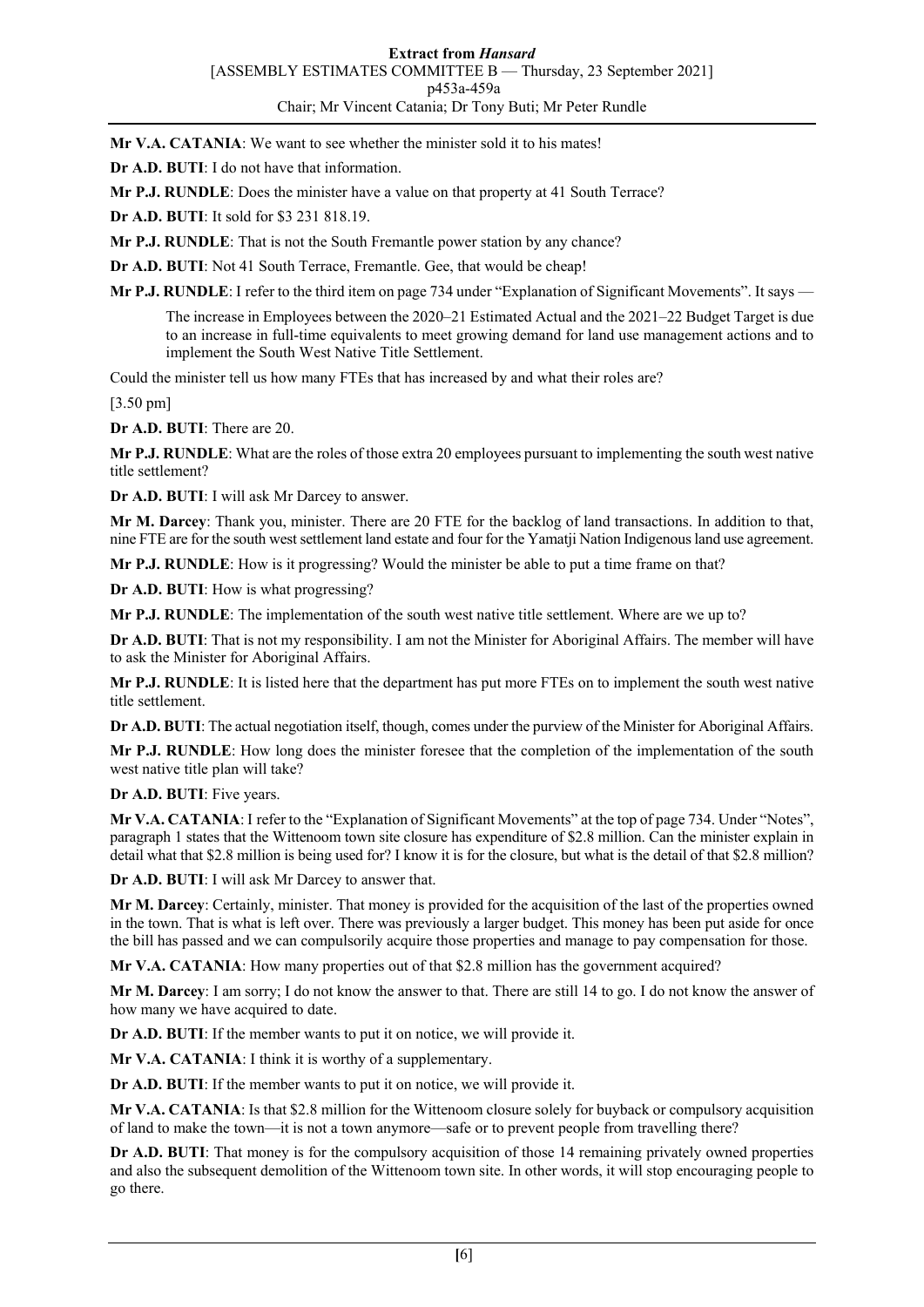## **Extract from** *Hansard* [ASSEMBLY ESTIMATES COMMITTEE B — Thursday, 23 September 2021] p453a-459a Chair; Mr Vincent Catania; Dr Tony Buti; Mr Peter Rundle

**Mr V.A. CATANIA**: Like I said, it is part of my electorate. I have doorknocked Wittenoom, which I probably should not have done but a few people were still living there. How is the minister going to prevent people from visiting Wittenoom given that the cost to the Shire of Ashburton, which is a defendant with the state, now amounts to \$5 million a year in compensation being paid for those people who may have visited Wittenoom for half a day or an hour? The cost to the ratepayer is starting to be significant. How will the minister prevent people from going there to stop those actions against the state, the Shire of Ashburton and James Hardie into the future?

**Dr A.D. BUTI:** The member raised an important point. It is very frustrating that people still feel a need to go there. Obviously, part of the plan is to close many of the roads leading into Wittenoom so that people will not be able to get there, and also to have multilingual signage to significantly discourage people from going there. It is not possible to completely prevent people from going. We hope the closure of roads and signage will go a long way towards that.

**Mr V.A. CATANIA**: I do not know whether the minister is aware that there are a lot of resources around that area as well and there are still truck movements going through Wittenoom. Is the minister going to prevent those haulage roads from being able to go through Wittenoom?

**Dr A.D. BUTI**: We closed a lot of the roads, so it will not be very accessible for trucks to go through.

**Mr V.A. CATANIA**: My understanding is that there are still roads that are utilised and will be utilised.

**Dr A.D. BUTI**: We cannot close all the roads; we are just trying to do as much as we can. The government cannot do everything. We are doing everything we possibly can, and then we rely on the common sense of people not to go to Wittenoom. The member's party is different, but his alliance party does not like a nanny state. I know that the member's party is an agrarian socialist party—it is a bit different—but the Liberal Party does not like the nanny state. We will be doing everything that we possibly can, but we cannot prevent people from being stupid all the time.

**Mr V.A. CATANIA**: Given that the state has benefited from Wittenoom in terms of royalties through mining activity, and reports from traditional owners, who want tailings dams and Wittenoom to be cleaned up to make it safe, will the responsible minister finance the clean-up of Wittenoom once and for all to ensure that it adheres to the wishes of traditional owners, who want to see it cleaned up? They are the native title owners of the land. Since the minister's party is a very big advocate of native title —

**Dr A.D. BUTI**: Which the member was not a minute ago.

**Mr V.A. CATANIA**: — will the government look after traditional owners and clean up the land as they have requested?

**Dr A.D. BUTI**: The Wittenoom steering committee will be meeting with traditional owners and others to work out what can possibly be done by the state.

Mr V.A. CATANIA: That is not a no and not a yes; is that correct, minister?

**Dr A.D. BUTI**: The steering committee will be having meetings with the traditional owners on the issue.

[Mr S.J. Price took the chair.]

**Mr P.J. RUNDLE**: I refer to paragraph 2 on page 734, which states —

The increase in Income between the 2020–21 Estimated Actual and the 2021–22 Budget Target can mainly be attributed to the final phase of pastoral lease rent increases resulting from the last review in 2019.

Can the minister tell me how much that increase in income is?

**Dr A.D. BUTI**: It is \$3.75 million.

**Mr P.J. RUNDLE**: Does the minister perceive that there will be more pastoral lease rent increases to come?

**Dr A.D. BUTI**: It is up to the Valuer-General to determine the valuation.

[4.00 pm]

**Mr V.A. CATANIA:** I have a further question on that. Under paragraph 2

**Dr A.D. BUTI**: Can I just add to that. Obviously, we are looking at amendments regarding the methodology of rent review.

**Mr V.A. CATANIA**: With that, the minister also has land tenure and a potential bill coming in to reform the Land Administration Act. Is the minister consulting with pastoralists and land users at the moment? When will a draft of the bill be put out to the public so proper consultation can occur?

**Dr A.D. BUTI**: I have a couple of points to the member's question. We are consulting and we have been consulting. A lot of consultations have been done over the years. As the member knows, his former colleague Hon Terry Redman tried to bring a bill through Parliament. Regarding the second part of the member's question, he has asked me that